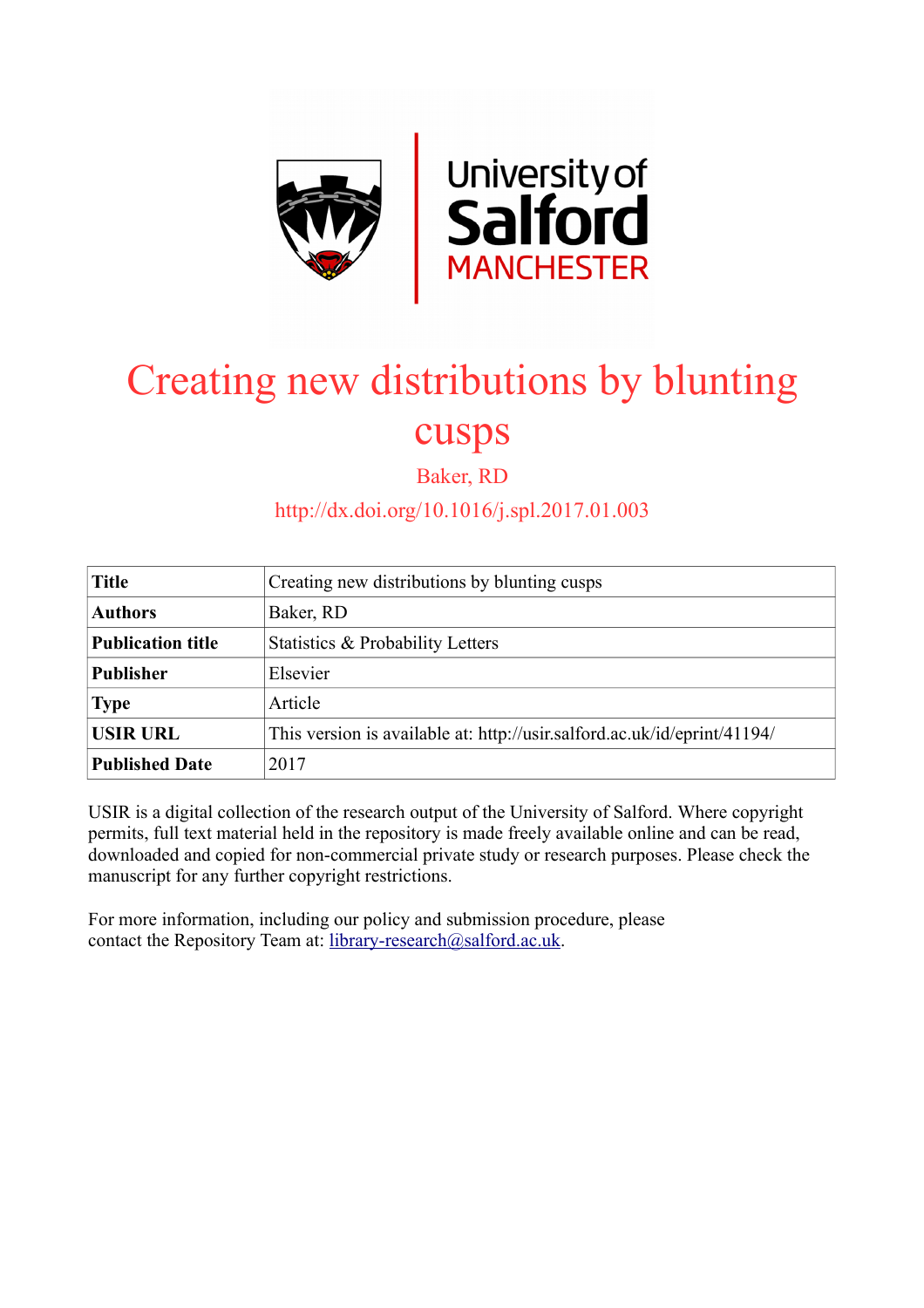## Creating new distributions by blunting cusps

Rose Baker School of Business University of Salford, UK

Keywords

cusp, derivatives, Laplace distribution, Pareto distribution

Preprint submitted to Elsevier January 4, 2017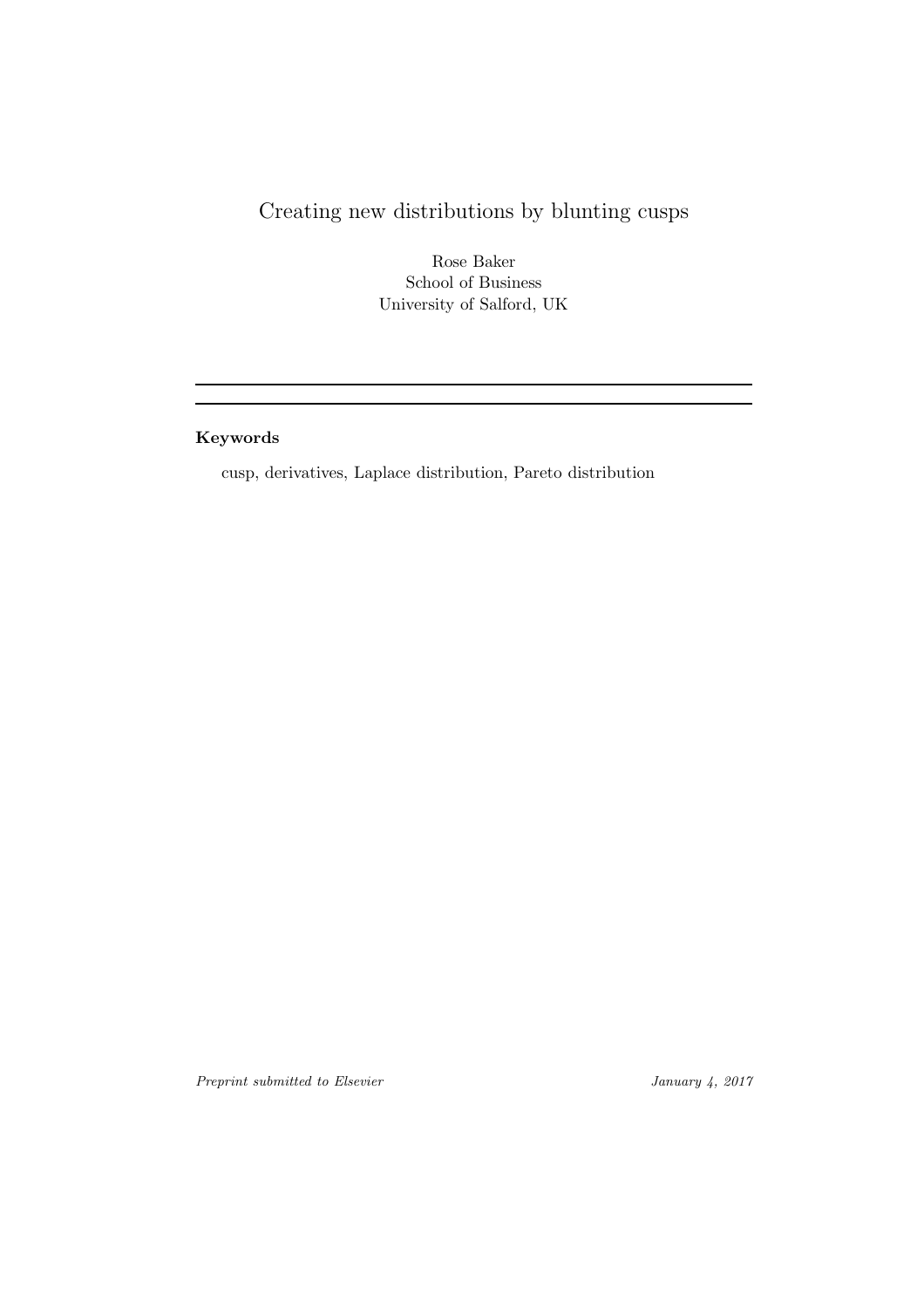### Creating new distributions by blunting cusps

Rose Baker School of Business University of Salford, UK

#### Abstract

A simple method is proposed for 'blunting' cusped distributions, i.e. removing the cusp. No additional parameters are required. The method is applied to the asymmetric Laplace distribution, to the van Dorp and Kotz double-sided power distribution, and to the double-sided asymmetric Pareto distribution, and some properties of the blunted distributions are derived. An example of fitting the blunted asymmetric Pareto distribution to data is given.

#### 1. Introduction

Some probability distributions currently used in modelling have a cusp, a point where the derivative cannot be defined. In plainer English, a cusp is a sharp peak. The best-known example of this is the Laplace distribution. This generalizes to an asymmetric form, shown in Figure 1. Another example is the two-sided power distribution (Kotz and van Dorp, 2002) which is a bounded distribution that can be used as an alternative to the beta distribution. Yet another example is the Subottin (exponential power) distribution, a distribution that can be leptokurtic or platykurtic.

Distributions with cusps exemplify George Box's famous comment that 'essentially, all models are wrong, but some are useful' (Box and Draper, 1987). We surely do not believe that, if we had sufficient data, we would see a cusp becoming more and more clearly defined. Rather, we probably chose a distribution because it had the right tail or general behaviour, and the cusp was an unwanted but (just) ignorable artefact.

On the other hand, cusps can occasionally arise; this could happen if we looked at the difference of two exponentially-distributed random variables, which would follow the Laplace distribution. In practice, cusps seem to cause few problems for statistical inference (e.g. Hinkley and Revankar, 1977) and how undesirable they are is probably a matter of taste.

Preprint submitted to Elsevier Theorem 1, 2017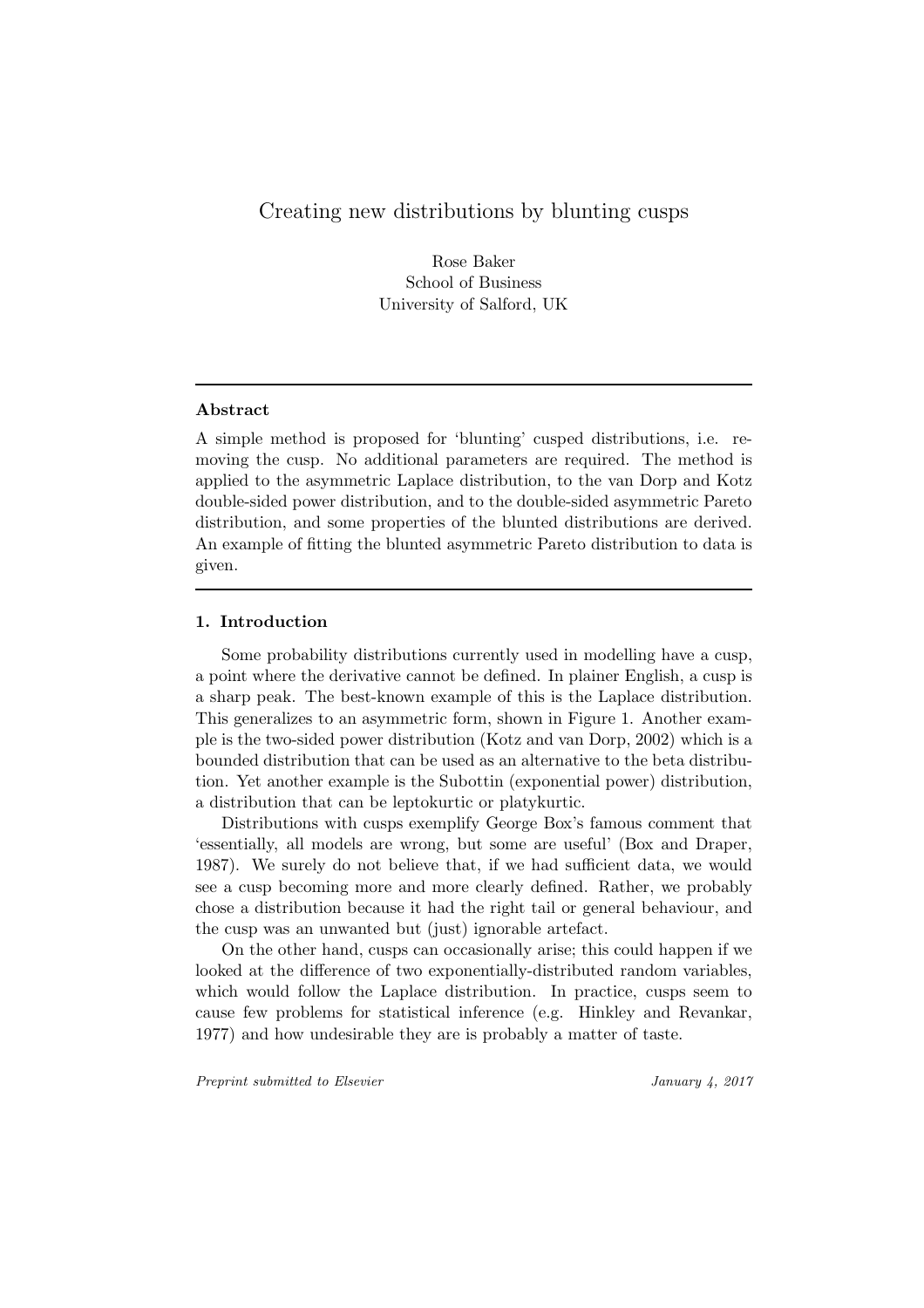Here, we describe and illustrate a method for blunting cusps (a term drawn from dentistry!) to produce distributions that behave more smoothly, for those who find cusps undesirable. This produces some flexible distributions, and an example of fitting to data is given.

Another method of cusp removal would be to add a random variable defined over  $(-\epsilon, \epsilon)$ , e.g. a uniform or other kernel distribution. This removes the cusp with minimal change to the distribution otherwise. This is the 'mollification' proposed by Friedrichs and investigated empirically by Rubio (web page given in bibliography). This method adds an extra parameter, and of course makes the pdf more complex as it is now a convolution.

Jones (2010) and Jones (2014) describe transformations of probability, and here again a distribution can be smoothed at the cost of introducing an additional parameter.

The blunting procedure proposed here was already used to remove cusps by Baker (2008) for a statistical curiosity, the Schlömilch-transformed exponential, with pdf  $f(x) = c \exp(-|cx - b/cx|)$  for  $x > 0$ . The distribution is unimodal and has a cusp at the mode. It was modified into a smooth survival distribution with pdf  $g(x) = (c/2)(1 + |cx - b/cx|) \exp(-|cx - b/cx|)$ . Here we focus on more practical distributions.

Usually the parent distributions are 2-piece distributions, but not always, as the example just given shows. It should be pointed out that many 2-piece distributions are already differentiable at least once at the mode. Rubio and Steel (2015) discuss 2-piece distributions, focussing on skewness and kurtosis. They allow scale and shape parameters to vary in each half of the distribution, which requires 5 parameters (one location parameter, 2 scale and 2 shape parameters). These distributions are very useful in modelling skew and long-tailed data, and the present work allows more distributions to be given this treatment. We use asymmetric distributions and allow scale parameters to differ in each half, because this is often the reality. For simplicity, we do not always allow shape parameters to differ, although this is possible.

#### 2. Methodology

#### 2.1. Derivation of the pdf of the blunted distribution

Consider a pdf  $f(x)$  with a cusp at m. We refer to cusped distributions as the 'parent' distribution, and denote pdf and distribution function as  $f(x)$  and  $F(x)$  respectively, using  $g(x)$  and  $G(x)$  for the 'daughter' or blunted distribution. It is helpful to decompose f into partial pdfs  $f_+(x)$ and  $f_-(x)$  defined on  $x \geq m$  and  $x < m$  respectively, so that  $f_+(x) =$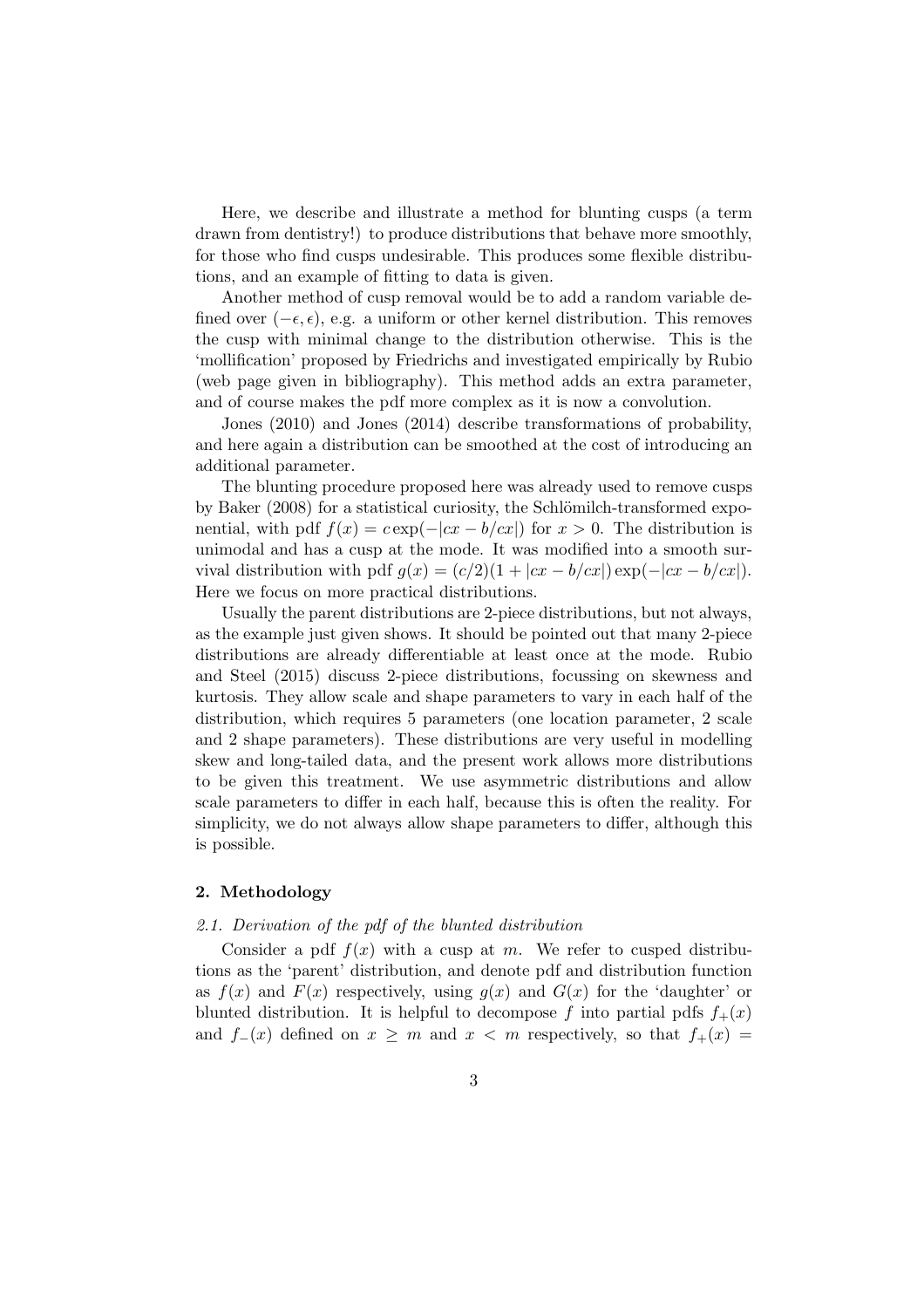$f(x)I(x \geq m), f_-(x) = f(x)I(x < m)$  where I is the indicator function, 1 if its argument is true, else zero. Then  $f(x) = f_{+}(x) + f_{-}(x)$ .

As an example of a cusped distribution, the asymmetric Laplace distribution is defined as

$$
f(x) = \begin{cases} \lambda/(\kappa + \kappa^{-1}) \exp\{(\lambda/\kappa)(x - m)\} & \text{if } x < m \\ \lambda/(\kappa + \kappa^{-1}) \exp\{-(\lambda\kappa)(x - m)\} & \text{if } x \ge m. \end{cases}
$$

where  $m \in \mathcal{R}, \lambda > 0, \kappa > 0$ .

We now construct a pdf on either side of m such that  $g(x)$  will be cuspfree. Denote the first derivatives when  $x \to m$  from above and below as  $f'_{+}(m) = \lim_{\xi \to 0} \frac{f(m+\xi) - f(m)}{\xi}, \, f'_{-}(m) = \lim_{\xi \to 0} \frac{f(m) - f(m-\xi)}{\xi}$ respectively where  $\xi > 0$ . Define second derivatives  $f''_{+}(m)$  and  $f''_{-}(m)$  in the same way, and assume that first and second derivatives are finite. Then for  $x \geq m$ , on expanding in a Taylor series we have  $f(x) = f(m) + f'_{+}(m)(x (m) + (1/2) f''_+(m)(x - m)^2 + \cdots$ . We consider the pdf

$$
g(x) \propto (1 - f'_{+}(m)(x-m)/f(m))f(x) = f(m) + \{(1/2)f'' - (f')^{2}/f\}(m)(x-m)^{2} + O((x-m)^{3}).
$$
\n(1)

On the other side of the cusp where  $x < m$ , we construct  $q(x)$  similarly by multiplying by  $1 - f'_{-}(m)(x - m)$ . Thus we have that

$$
g(x) = k\{1 - (\ln f)'_{\text{sgn}(x)}(m)(x - m)\}f(x),\tag{2}
$$

where k is a normalizing constant, and  $sgn(x) = 1 +$  if  $x \ge 0$ , else  $sgn(x) =$  $-1$  (−).

From (1) or (2) we see that  $q(x)$  has a continuous first derivative, which is zero at  $m$ , so the cusp has been removed. To illustrate the method with the asymmetric Laplace distribution, we have  $f'_{-}(m)/f(m) = \lambda/\kappa$  for  $x < m$ and  $f'_{+}(m)/f(m) = -\lambda \kappa$  for  $x \geq m$ . After renormalizing we obtain

$$
g(x) = \begin{cases} (1/2)\lambda/(\kappa + \kappa^{-1})(1 - (\lambda/\kappa)(x - m))\exp\{(\lambda/\kappa)(x - m)\} & \text{if } x < m \\ (1/2)\lambda/(\kappa + \kappa^{-1})(1 + (\lambda\kappa)(x - m))\exp\{-(\lambda\kappa)(x - m)\} & \text{if } x \ge m. \end{cases}
$$

This is shown in figure 1 along with the original distribution. The change in curvature at  $x = m = 0$  can just be seen. In each half,  $q(x)$  is an equal mixture of an exponential distribution with a gamma (Erlang) distribution. This is similar but not identical to the Lindley distribution, which has pdf  $\propto (1+x) \exp(-\delta x)$  with  $\delta > 0$ .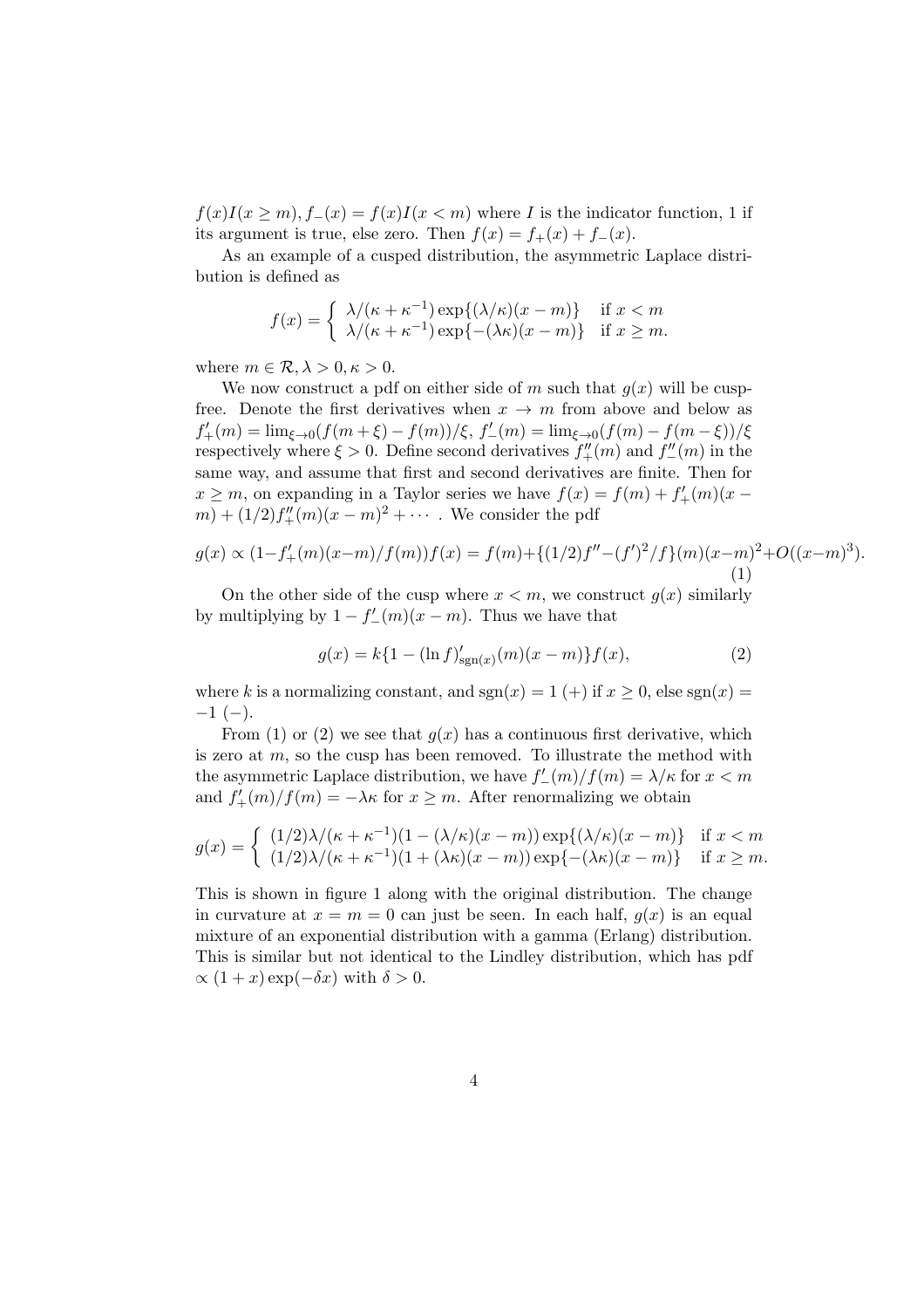#### 2.2. General properties of the blunted distributions

We now turn to the general properties of the blunted distributions, the pdf, moments, distribution function, quantiles and random number generation. For a unimodal cusped distribution  $(\ln f)'_{\text{sgn}(x)}(m)(x - m) < 0$ so  $g(x) > 0$  always, but for an 'anticusp' where f has a minimum at m,  $(\ln f)'_{\text{sgn}(x)}(m)(x - m) > 0$  so  $g(x)$  would become negative at large |x|. U-shaped distributions are bounded, but one needs to check that the constructed pdf g never becomes negative. Later, an example of the doublesided power distribution is given, where for some parameter values the pdf is indeed U-shaped.

Defining

$$
\mu_{+}^{(n)} = \int_{m}^{\infty} (x - m)^{n} f(x) dx,
$$

$$
\mu_{-}^{(n)} = \int_{-\infty}^{m} (x - m)^{n} f(x) dx,
$$

and writing  $\mu_{+}^{(1)} = \mu_{+}$  and  $\mu_{-}^{(1)} = \mu_{-}$ , we obtain

$$
g(x) = \frac{\{1 - (\ln f)'_{\text{sgn}(x)}(m)(x - m)\} f(x)}{1 - (\ln f)'_+(m)\mu_+ - (\ln f)'_-(m)\mu_-}.
$$
 (3)

We see that  $g(m) = kf(m)$  so that  $g(x)$  is continuous at  $x = m$ , and that g has zero first derivative and so no cusp. If the parent distribution is symmetric about the mode, the second derivative is continuous, but otherwise the second derivative (curvature) will be discontinuous at  $x = m$ ; this is only a minor problem and commonly occurs with 2-piece distributions. From (3) the quantities  $\mu_+$  and  $\mu_-$  must exist for g to be defined. This means that the parent distribution must have a defined mean for the daughter distribution to have a valid pdf.

Note that we also assume finite derivatives at  $m$ . The derivative is infinite at zero for the Subottin distribution with its parameter  $\alpha < 1$  (Subottin, 1923, Johnson et al 1995), so this method cannot be used for it. The Laplace distribution is a special case of the Subottin with  $\alpha = 1$ , where the derivative is finite and so this method does apply to it.

The moments about m are

$$
E(X - m)^n = \frac{\mu_+^{(n)} + \mu_-^{(n)} - (\ln f)_+'(m)\mu_+^{(n+1)} - (\ln f)_-'(m)\mu_-^{(n+1)}}{1 - (\ln f)_+'(m)\mu_+ - (\ln f)_-'(m)\mu_-}.
$$
 (4)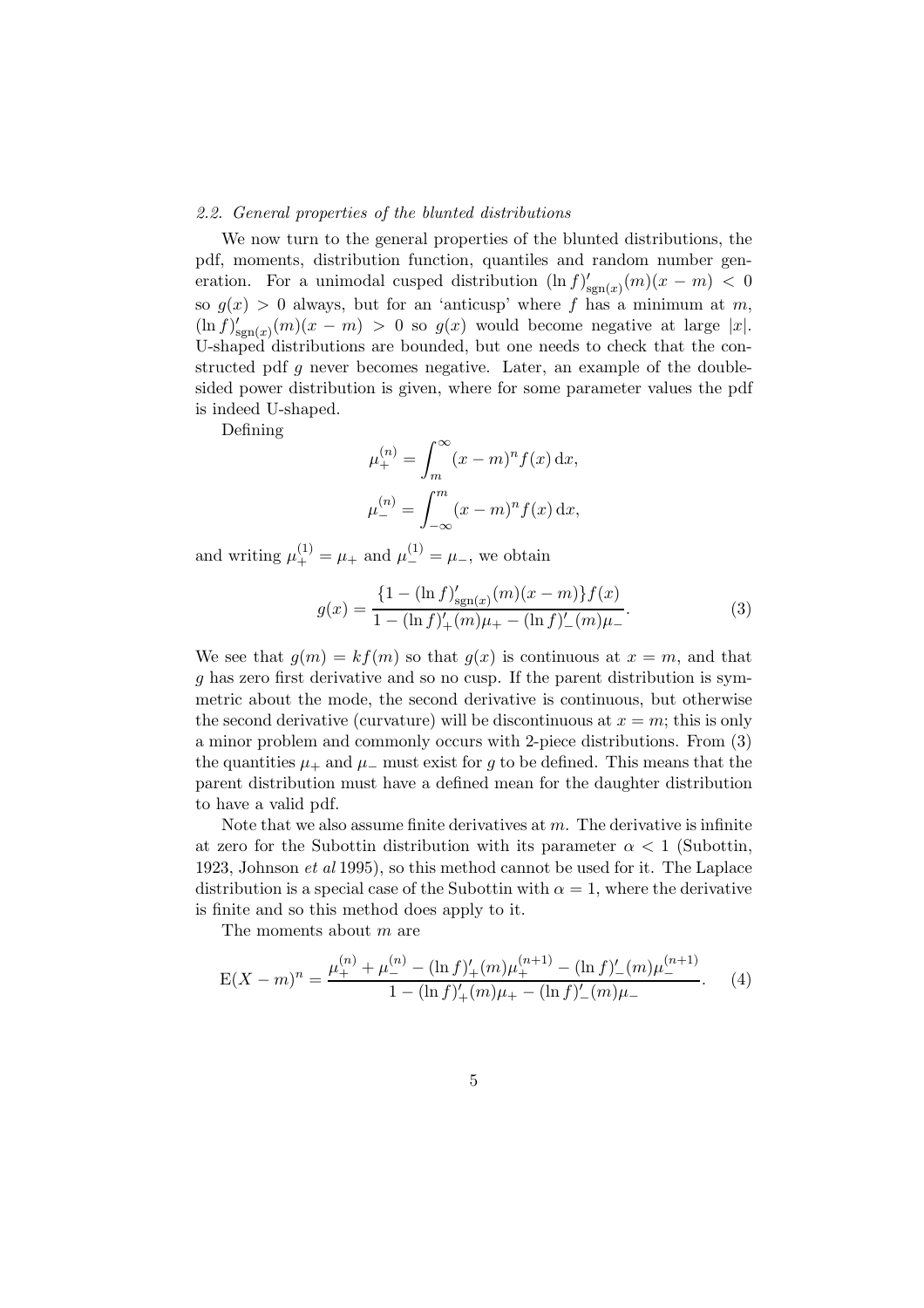so that the *n*th moment of g exists if the  $n + 1$ th moment of f does. In particular

$$
E(X) = m + \frac{\mu_+ + \mu_- - (\ln f)'_+(m)\mu_+^{(2)} - (\ln f)'_-(m)\mu_-^{(2)}}{1 - (\ln f)'_+(m)\mu_+ - (\ln f)'_-(m)\mu_-}.
$$

The central moments (i.e. about  $E(X)$ ) can be found from (4).

For distributions with infinite support, in the tail  $g(x) \simeq -k(\ln f)'_{\text{sgn}(x)}(m)x f(x)$ . The tail behaviour will be similar to the parent distribution if this is not fat-tailed, for example has an exponential tail. If the parent distribution is fat-tailed (behaves like a power of  $x$  in the tail), for example the double Pareto distribution, the daughter distribution will have the same kind of tail behaviour as a distribution from the parent's family, with the 'tail index' reduced by 1. Hence tail behaviour can usually be made similar to the parent distribution by changing parameter values, despite the extra factor of  $|x|$ .

The distribution function is obtained by integrating (3). In particular

$$
G(m) = \frac{F(m) - (\ln f)'_{-}(m)\mu_{-}}{1 - (\ln f)'_{+}(m)\mu_{+} - (\ln f)'_{-}(m)\mu_{-}}
$$

.

Since for the examples given the distribution functions can always be easily computed, quantiles can be found by Newton-Raphson iteration. Given a trial value  $x_n$  the next iteration is

$$
x_{n+1} = x_n - (G(x_n) - P)/g(x_n),
$$

where P is the required quantile. The value of  $G(m)$  at the erstwhile cusp is known, so it is known in which half of the distribution the quantile lies. One has to ensure that the iteration does not wander into the wrong half of the distribution. This can be achieved by checking whether  $x_{n+1}$  would be in the other half of the distribution, and, if so, setting  $x_{n+1}$  to  $m+1/2(x_n-m)$ for example.

We now give an interpretation of  $(3)$  that is relevant to random-number generation. Use the partial pdfs  $f_+(x)$  and  $f_-(x)$  and write  $h_+(x)$  for the pdf of the length-biased distribution based on f for  $x \geq m$  and similarly for  $x < m$ . We have

$$
h_{+}(x) = (x - m)f_{+}(x)/\mu_{+}, h_{-}(x) = (x - m)f_{-}(x)/\mu_{-},
$$

so that  $\int_m^{\infty} h_+(x) dx = 1$ , and  $\int_{-\infty}^m h_-(x) dx = 1$ , Then the pdf of X is

$$
g(x) = \begin{cases} k\{f_{-}(x) - (\ln f)'_{-}(m)\mu_{-}h_{-}(x)\} & \text{if } x < m\\ k\{f_{+}(x) - (\ln f)'_{+}(m)\mu_{+}h_{+}(x)\} & \text{if } x \ge m \end{cases}
$$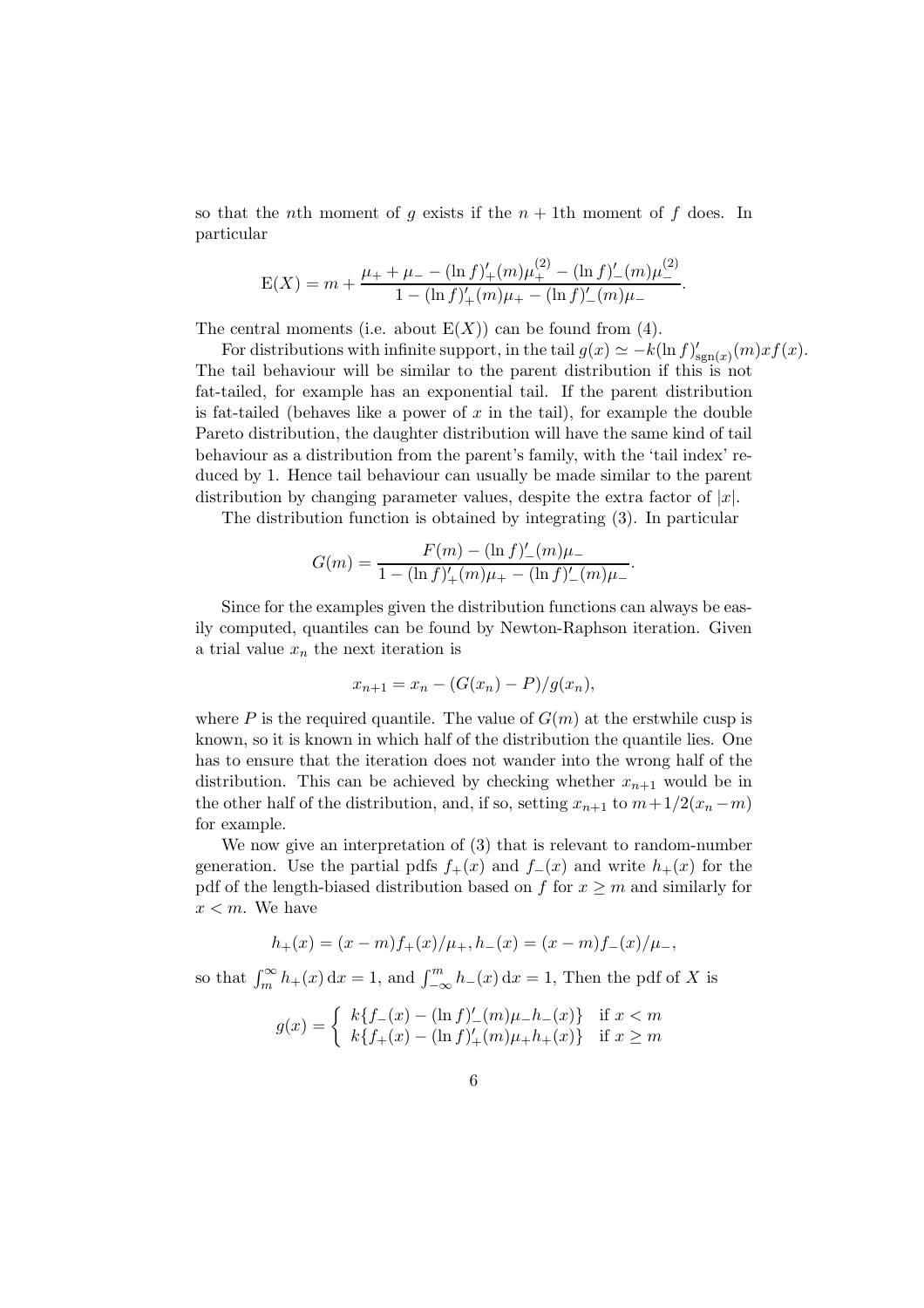so that the daughter pdf is a positive mixture of the parent and lengthweighted parent distributions. If random numbers can be generated from the parent and the length-weighted parent, then one computes  $G(m)$  and with probability  $G(m)$  takes  $X < m$ , else  $X \geq m$ . Then one generates the random number from the parent distribution with probability  $F(m)/(F(m) -$ (ln f)'\_(m) $\mu$ <sub>−</sub>) if  $X < m$ , else from the length-biased distribution. If  $X \ge m$ one generates from the parent distribution with probability  $(1-F(m))/(1-\mathcal{F}(m))$  $F(m) - (\ln f)'_+(m)\mu_+$ ). In practice the length-biased pdf h may not correspond exactly to a standard distribution for which random number generators are available.

Other methods are the inversion method based on  $G(x)$  or the rejection method. The rejection method can be used by generating candidate random numbers from any suitable distribution, but the parent cusped distribution cannot be used unless the support of the distribution is bounded, because  $g(x)/f(x) \propto |x|$  in the tails. In this case, the analysis is simple only when the cusp is an 'anticusp', i.e. a minimum rather than a maximum. In this case  $(\ln f)'_{\text{sgn}(x)}(m)(x - m) > 0$ , so  $g(x)/k \le f(x)$ . Retaining random numbers from  $f(x)$  with probability  $g(x)/kf(x)$  then gives a method with efficiency  $1/k = f(m)/g(m)$ .

#### 3. Application to the major cusped distributions

We now briefly describe the properties of the blunted distributions for the several 'parent' cusped distributions that we know of. The many detailed algorithms have been computer-checked, by generating random numbers by all the methods given in the text, and checking that the resulting moments and quantiles agree with those derived analytically, for large sample sizes and a range of parameter values.

#### 3.1. Asymmetric Laplace distribution

The pdf has already been given. The distribution function is

$$
G(x) = \begin{cases} \kappa^2 (1 + \kappa^2)^{-1} (1 - (\lambda/2\kappa)x) \exp\{(\lambda/\kappa)(x - m)\} & \text{if } x < m \\ 1 - (1 + \kappa^2)^{-1} (1 + (\lambda\kappa)x/2) \exp\{-(\lambda\kappa)(x - m)\} & \text{if } x \ge m \end{cases}
$$

where  $\kappa > 0, \lambda > 0$ . Random numbers could be generated as follows, where  $U, U_1, U_2$  are uniformly distributed random variables:

- 1. Choose  $X \geq m$  with probability  $1/(1 + \kappa^2)$ , else  $X < m$ .
- 2. If  $X \geq m$ , with probability 1/2 let X be exponential (Erlang (1)) or Erlang (2).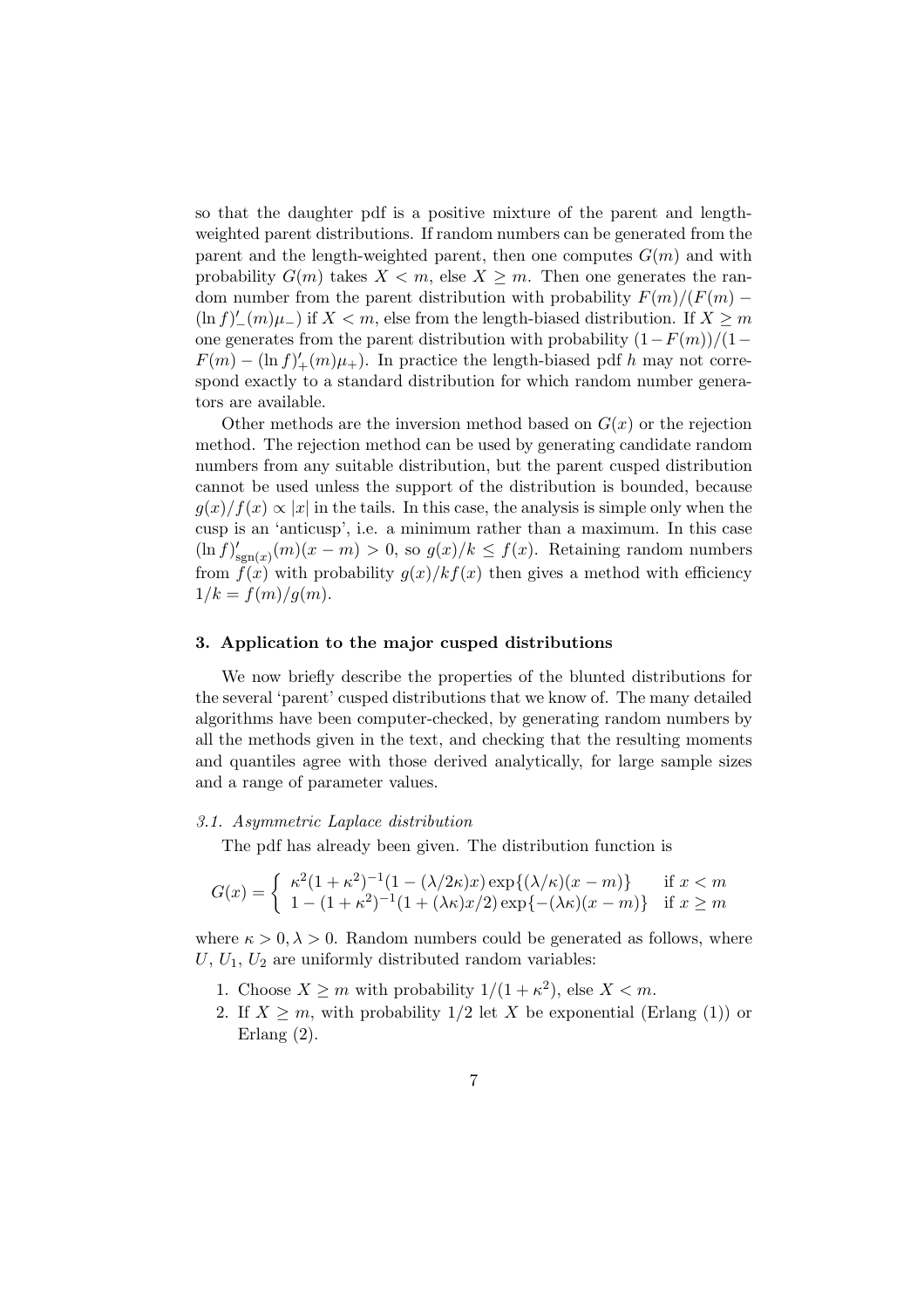- 3. If exponential, form  $X = m \ln(U)/\lambda\kappa$ , else  $X = m \ln(U_1U_2)/\lambda\kappa$ .
- 4. similarly if  $X < m$ , form  $X = m + \kappa \ln(U)/\lambda$ , else  $X = m + \kappa \ln(U_1U_2)/\lambda$ .

Here we have exploited the facts the blunted distribution is an equal mixture of exponential and Erlang (2) distributions, and that the Erlang (2) random variable is the sum of two exponential r.v.s. This method requires on average 3.5 uniform random numbers.

The moments all exist and can be simply derived. In general,

$$
E((X - m)^n) = \frac{(n+2)n! \lambda^{-n} (\kappa^{-(n+1)} - (-\kappa)^{n+1})}{2(\kappa + \kappa^{-1})},
$$

from which

$$
E(X) = m + (3/2) \frac{(1 - \kappa^2)}{\lambda \kappa},
$$
  
var(X) =  $\lambda^{-2} \frac{7\kappa^3 + 9\kappa + 9\kappa^{-1} + 7\kappa^{-3}}{4(\kappa + \kappa^{-1})}.$ 

 $\alpha$ 

If we increase  $\lambda$  for the daughter distribution so that the variances of the original and blunted distributions are the same, figure 1 becomes figure 2, giving a better impression of the change in the original distribution.

#### 3.2. Two-sided power distribution

The two-sided power distribution (Van Dorp and Kotz, 2002) defined on [0, 1] is one of the alternatives to the beta distribution. It is in fact slightly more tractable mathematically than the beta distribution, because the distribution function can be derived analytically, and random numbers are easier to generate. The pdf is

$$
f(x) = \begin{cases} b(x/a)^{b-1} & \text{if } x < a \\ b(\{(1-x)/(1-a)\}^{b-1} & \text{if } x \ge a \end{cases}
$$

where  $0 < a < 1$  and  $b > 0$ . For  $b < 1$  the pdf is U-shaped. We obtain

$$
g(x) = \begin{cases} (1/2)(b+1)\{b(x/a)^{b-1} - (b-1)(x/a)^b\} & \text{if } x < a \\ (1/2)(b+1)\{b\{(1-x)/(1-a)\}^{b-1} - (b-1)\{(1-x)/(1-a)\}^b\} & \text{if } x \ge a \end{cases}
$$

Figure 3 shows the original and blunted distributions.

The distribution function  $G(x)$  is:

$$
G(x) = \begin{cases} (a/2)\{(b+1)(x/a)^b - (b-1)(x/a)^{b+1}\} & \text{if } x < a \\ 1 - (1/2)(1-a)\{(b+1)\{(1-x)/(1-a)\}^b - (b-1)\{(1-x)/(1-a)\}^{b+1}\} & \text{if } x \ge a. \end{cases}
$$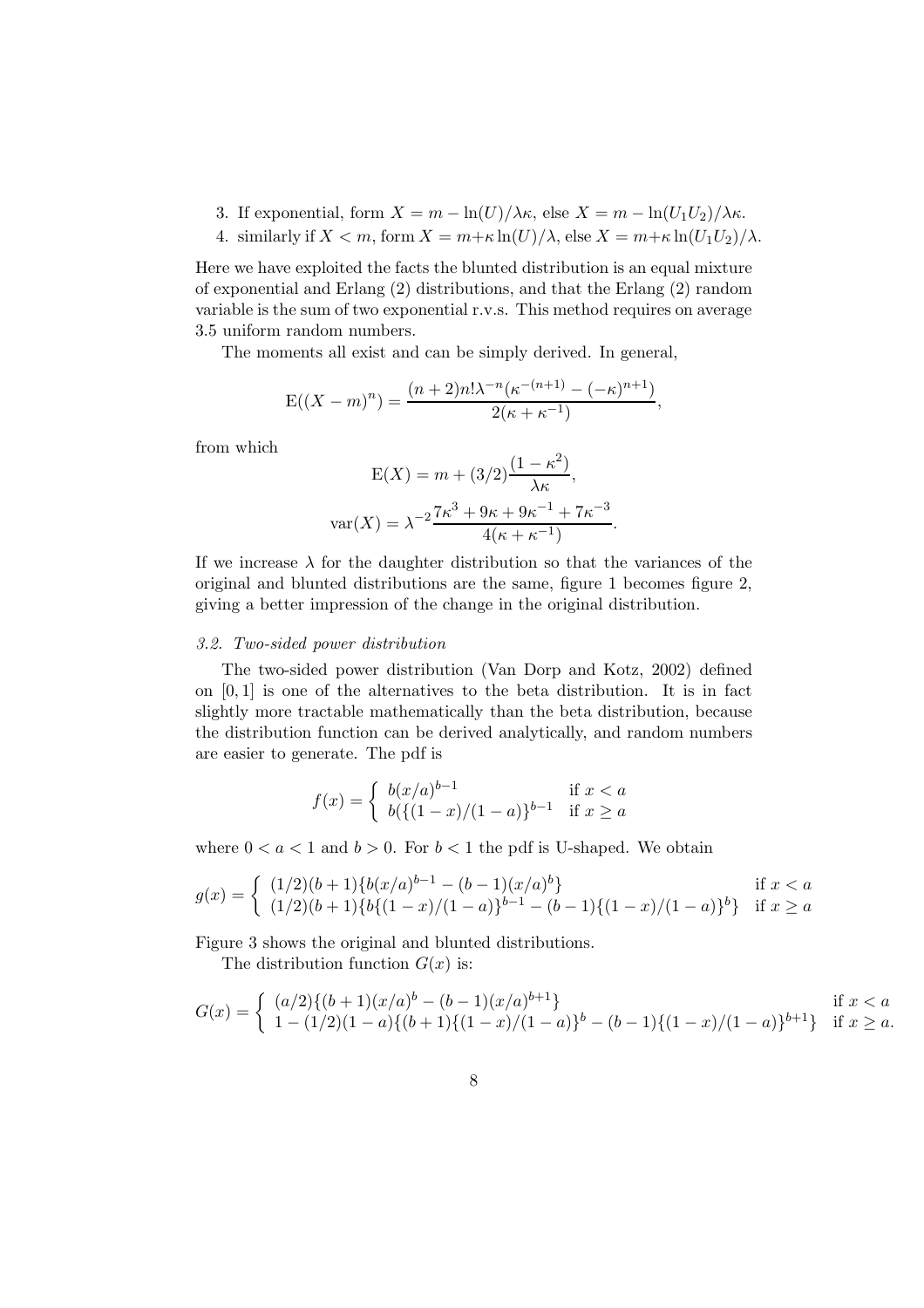For  $b > 1$  each part of the pdf can be rewritten as a mixture of (scaled) beta pdfs with parameters  $(\alpha, \beta)$  given by  $(b, 1)$  and  $(b, 2)$  with weights  $(b+1)/2b$ and  $(b-1)/2b$  respectively. Thus for  $b > 1$  random numbers can be generated in this way by the mixture method. Many platforms provide beta random variables, e.g. R and the NAG library.

One could also generate  $U$  and then find  $X$  using Newton-Raphson iteration, since  $G$  is easily computed. However, for low  $b$  it is quicker to use a rejection method, generating random numbers  $X$  from the cusped distribution and keeping (not rejecting) them with probability  $g(x)/f(x) \times \frac{2 \min(b,1)}{b+1}$ . Kotz and van Dorp (2004) show how to compute random numbers  $\overline{X}$  from their distribution.

The rejection method gives probability  $P$  of acceptance:

$$
P = \begin{cases} \min(b, 1)\{1 - \frac{b-1}{b} \frac{X}{a}\} & \text{if } U < a \\ \min(b, 1)\{1 - \frac{b-1}{b} \frac{1-X}{1-a}\} & \text{if } U \ge a. \end{cases}
$$

This method has efficiency  $2 \min(b, 1)/(b + 1)$ .

The moments are:

$$
E(X) = \frac{(b-1)a + 3/2}{b+2},
$$
  
 
$$
var(X) = \frac{4b^2 + 7b + 1 - 4(2b+3)(b-1)a(1-a)}{2(b+1)(b+2)^2(b+3)}.
$$

#### 3.3. Double-sided asymmetric Pareto distribution

This is the doubled type II Pareto distribution which generalizes the asymmetric Laplace distribution, and is shown in figure 4. It has 4 parameters, scale parameters  $a, b > 0$ , mode  $m \in \mathcal{R}$  and tail power parameter  $\beta > 0$ . The pdf of the asymmetric double-sided Pareto distribution is

$$
f(x) = \begin{cases} \frac{\beta}{a+b} (1+|x-m|/a)^{-\beta-1} & \text{if } x < m\\ \frac{\beta}{a+b} (1+|x-m|/b)^{-\beta-1} & \text{if } x \ge m. \end{cases}
$$

The blunted distribution has pdf

$$
g(x) = \begin{cases} \frac{\beta - 1}{2(a+b)} \{ (\beta + 1)(1 + |x - m|/a)^{-\beta} - \beta (1 + |x - m|/a)^{-\beta - 1} \} & \text{if } x < m \\ \frac{\beta - 1}{2(a+b)} \{ (\beta + 1)(1 + |x - m|/b)^{-\beta} - \beta (1 + |x - m|/b)^{-\beta - 1} \} & \text{if } x \ge m. \end{cases}
$$

The distribution function is

$$
G(x) = \begin{cases} \frac{a}{2(a+b)} \{ (\beta+1)(1+|x-m|/a)^{1-\beta} - (\beta-1)(1+|x-m|/a)^{-\beta} \} & \text{if } x < m \\ 1 - \frac{b}{2(a+b)} \{ (\beta+1)(1+|x-m|/b)^{1-\beta} - (\beta-1)(1+|x-m|/b)^{-\beta} \} & \text{if } x \ge m. \end{cases}
$$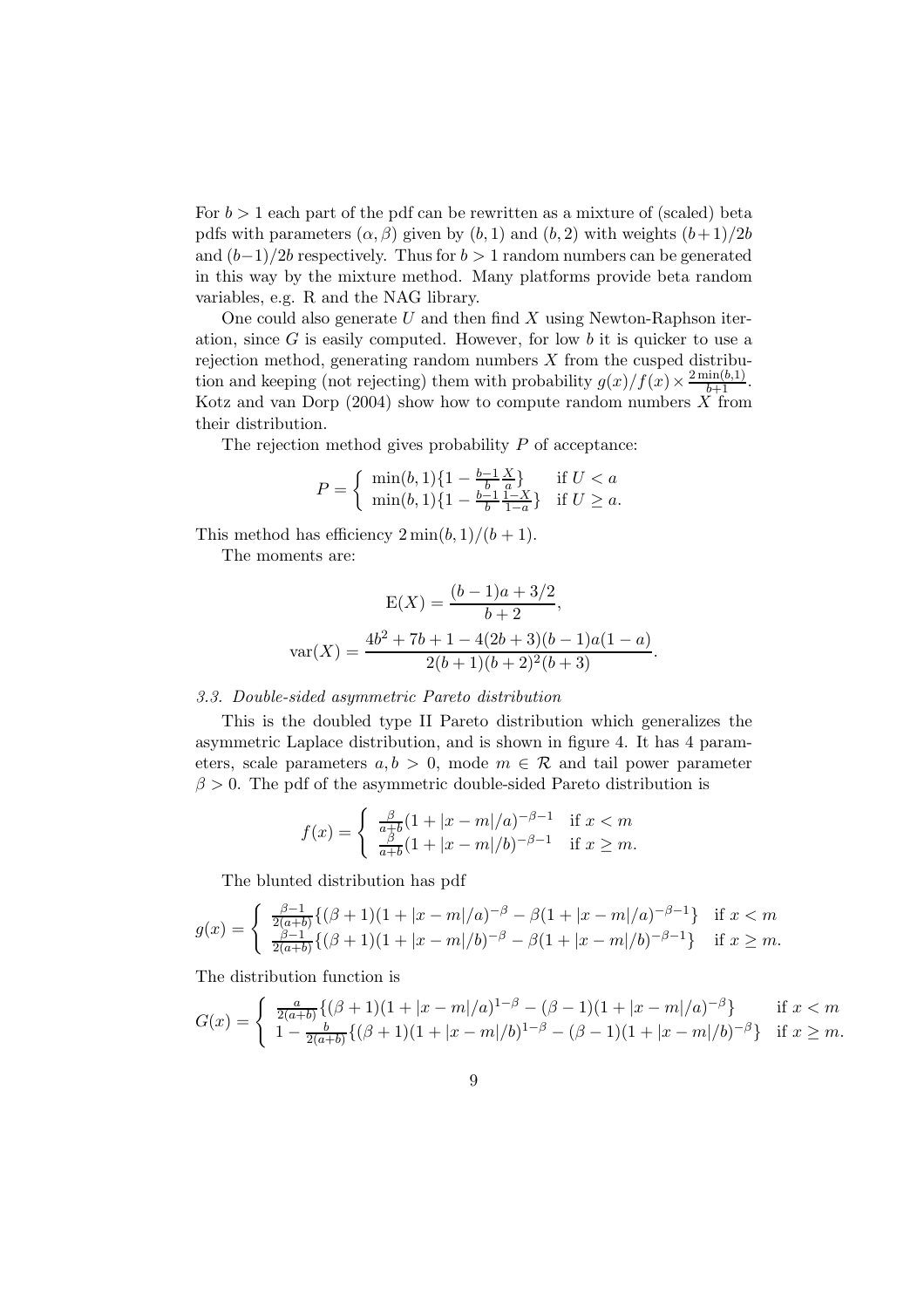The distribution is a negative mixture of the asymmetric Pareto distribution with parameter  $\beta - 1$  with weight  $(\beta + 1)/2$ , and the asymmetric Pareto distribution with parameter  $\beta$ , weight  $(1 - \beta)/2$ . The parent distribution requires  $\beta > 0$ , with the mean defined if  $\beta > 1$  and the variance if  $\beta > 2$ ; the blunted distribution requires  $\beta > 1$  for the pdf to exist,  $\beta > 2$ for the mean to exist, and  $\beta > 3$  for the variance to exist.

Smoothing away the peak does not reduce the ability to model long tails, because in the tail the behaviour is now  $\propto x^{-\beta}$  for  $\beta > 1$ , whereas before it was  $\propto x^{-\beta-1}$  for  $\beta > 0$ .

Random numbers can be generated using the rejection method using a lighter-tailed distribution from the parent family. We generate random numbers from the double-sided Pareto distribution of pdf  $h(x)$  with  $\beta$  replaced by  $\beta - 1$ . The random numbers from h are

$$
X = \begin{cases} m + a\{1 - ((a+b)U/a)^{1/(1-\beta)}\} & \text{if } U < a/(a+b) \\ m + b\{(a+b)(1-U)/b\}^{1/(1-\beta)} - 1 \} & \text{if } U \ge a/(a+b). \end{cases}
$$

The ratio  $g(x)/h(x)$  is then  $g(x)/h(x) = (1/2){(\beta + 1) - \beta/(1 + |x - m|/a)}$ for  $x < m$ , from which we see that accepting random numbers from pdf h with probability  $1 - \frac{\beta}{(\beta+1)(1+1)}$  $\frac{\beta}{(\beta+1)(1+|x-m|/a)}$  for  $x < m$  (and with b replacing a for  $x \geq m$ ) gives random numbers from pdf g with efficiency  $2/(\beta + 1)$ , i.e. we need on average  $(\beta + 1)/2$  random numbers from h.

For large  $\beta$  this method is inefficient. The Newton-Raphson iteration for the inversion method was faster if  $\beta \geq 5$ . Iteration to an accuracy of  $10^{-8}$ takes just over 5 steps on average.

A third method to generate random numbers is to recognise that the two parts of the pdf  $g(x)$  can be written as mixtures of beta prime (type II beta distribution) random variables. The algebra for this is simple but laborious. A random number Z from the beta prime distribution  $\text{Bep}(\gamma, \delta)$ is most easily obtained from a beta $(\gamma, \delta)$  r.v. Y as  $Z = Y/(1 - Y)$ . Then the procedure is:

- 1. Choose  $X < m$  with probability  $a/(a + b)$ , else  $X > m$ ;
- 2. with probability  $(\beta 1)/2\beta$  generate Z from Bep(1,  $\beta$ ), else generate Z from Bep $(2, \beta - 1)$ ;
- 3. if  $X < m$  form  $X = m aZ$ , else form  $X = m + bZ$ .

Moments are readily calculated, and are

$$
E(X) = \frac{3(b-a)}{2(\beta - 2)}
$$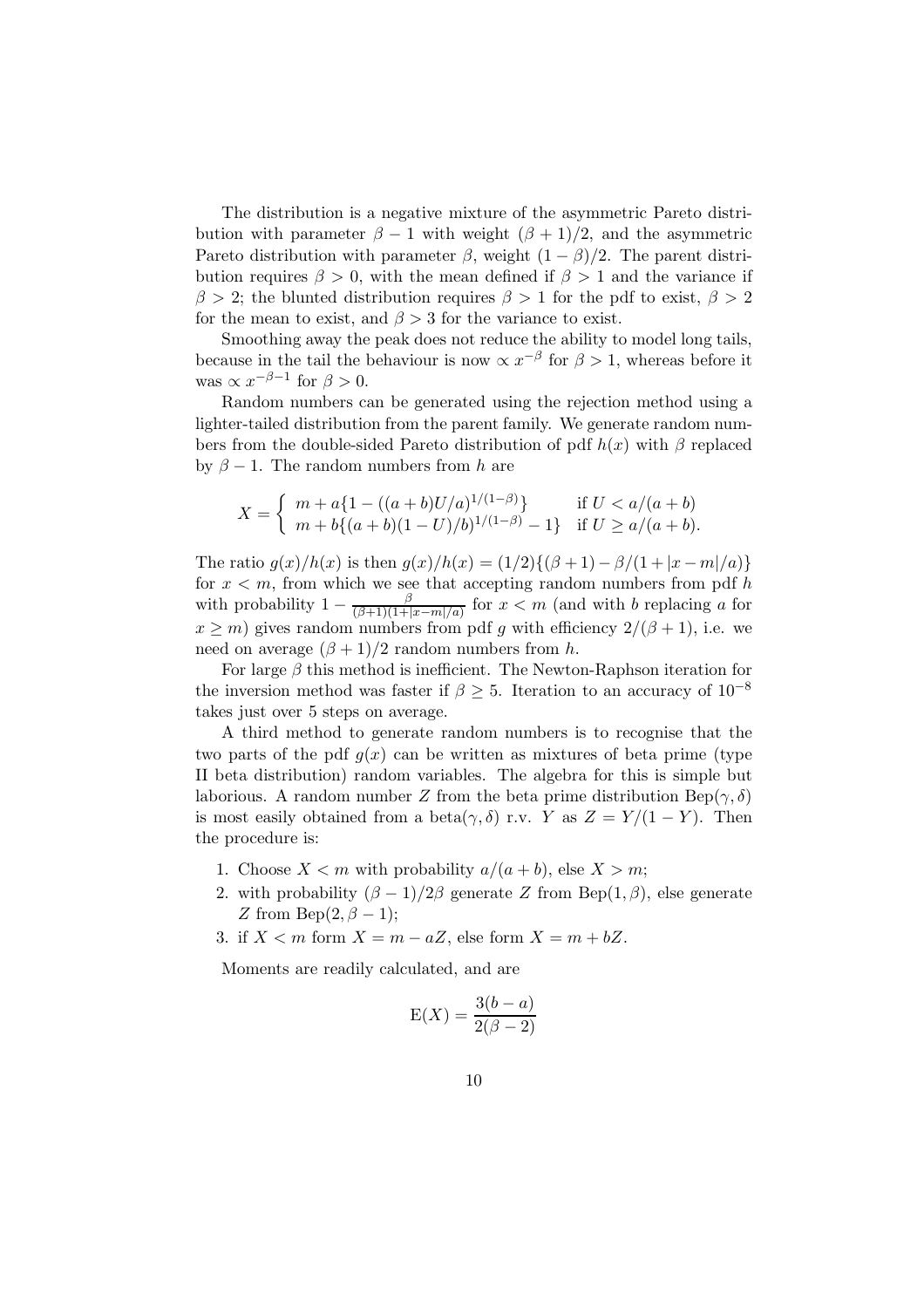for  $\beta > 2$ ,

$$
\text{var}(X) = \frac{(\beta+1)\{(\beta-2)(a^2+b^2)+(a-b)^2\}}{2(\beta-2)^2(\beta-3)} - \frac{(\beta-1)(a^2+b^2)-(a-b)^2}{2(\beta-1)(\beta-2)},
$$

for  $\beta > 3$ . It is possible to allow the power  $\beta$  to be different in each half of the distribution, giving the type of 5-parameter distribution described by Rubio and Steel (2015). Take the power as  $\beta$  for  $x < m$  and  $\gamma$  for  $x \geq m$ . We then have as parent distribution:

$$
f(x) = \begin{cases} \frac{\beta \gamma}{\gamma a + \beta b} (1 + |x - m|/a)^{-\beta - 1} & \text{if } x < m \\ \frac{\beta \gamma}{\gamma a + \beta b} (1 + |x - m|/b)^{-\gamma - 1} & \text{if } x \ge m. \end{cases}
$$

The blunted pdf  $g(x)$  is:

$$
g(x) = \begin{cases} \frac{(\beta - 1)(\gamma - 1)}{(\gamma - 1)a + (\beta - 1)b} \{ (\beta + 1)(1 + |x - m|/a)^{-\beta} - \beta (1 + |x - m|/a)^{-\beta - 1} & \text{if } x < m \\ \frac{(\beta - 1)(\gamma - 1)}{(\gamma - 1)a + (\beta - 1)b} \{ (\gamma + 1)(1 + |x - m|/b)^{-\gamma} - \gamma (1 + |x - m|/b)^{-\gamma - 1} & \text{if } x \ge m. \end{cases}
$$

#### 4. Examples

To illustrate the use of these blunted distributions, the 2-sided Pareto distribution and the corresponding blunted distribution were fitted to daily (logarithmic) returns on the Nikkei and FTSE stock market indices. The AST distribution (e.g. Zhu and Galbraith, 2010, 2011) was used as a benchmark. This is the 4-parameter distribution in table 1, with different probability masses in the two halves, but with the same tail power. The 3 parameter distribution (the symmetric t-distribution, with equal scale and power parameters) and the full 5-parameter distribution of Rubio and Steel (2015) were also fitted.

From table 1 it is clear that for both the Nikkei and the FTSE returns, blunting the 2-sided Pareto distribution improved the fit, increasing the log-likelihood by 38 for the Nikkei and 44 for the FTSE-100. The blunted Pareto distribution fitted better than the AST benchmark distribution for the Nikkei but slightly worse for the FTSE-100. The point is not really that this model fits better for a particular dataset; we merely wish to demonstrate that it gives comparable fits to an established model.

Figure 5 shows the AST and blunted Pareto fits for the Nikkei data.

#### 5. Conclusions

A simple method has been proposed for 'blunting' or de-cusping cusped distributions. Some of the new blunted distributions have been derived and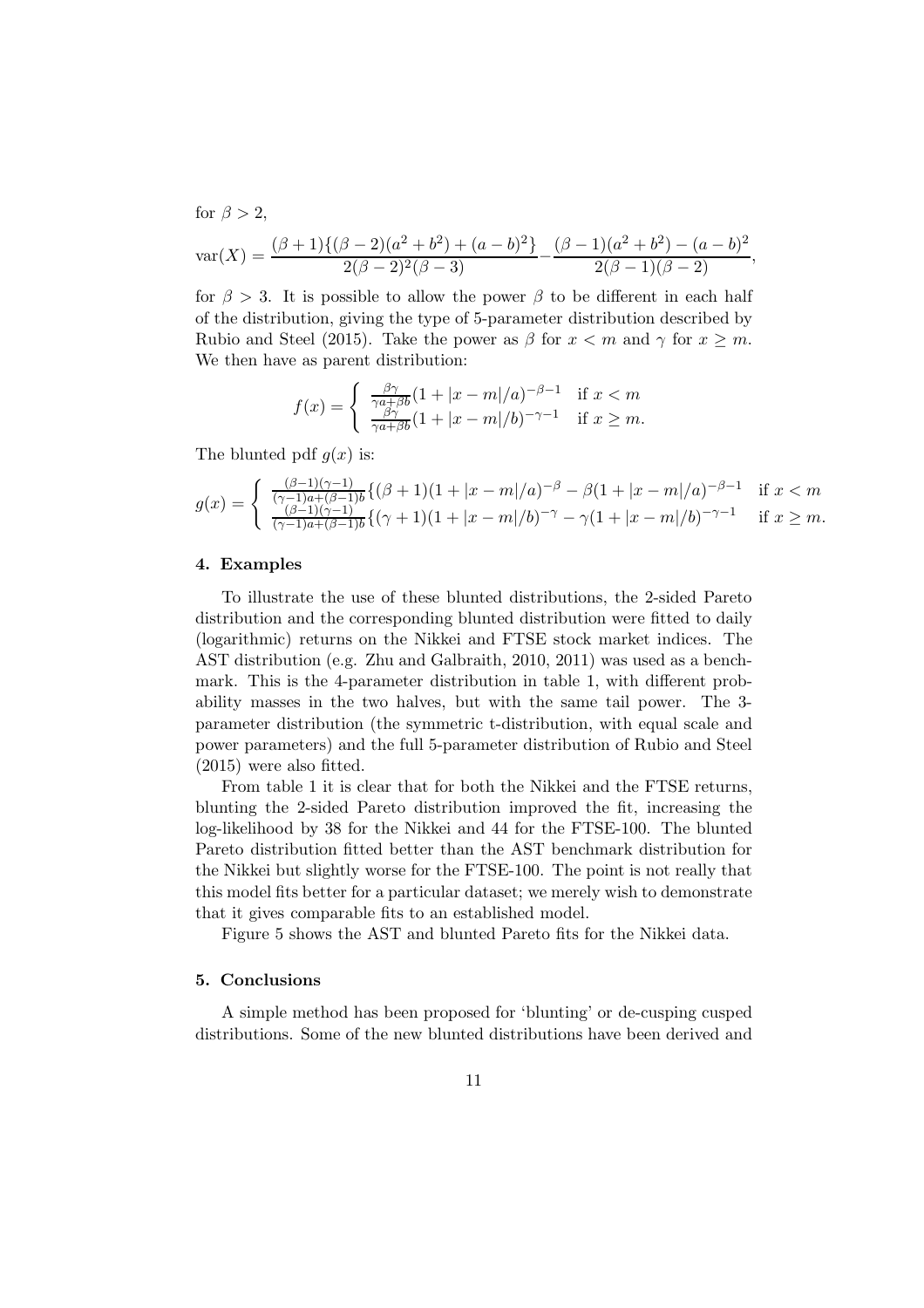their properties described. They could be called after their parent distribution, e.g. the blunted Laplace distribution. These models require no extra parameters, the downside being their greater complexity as mixtures of distributions, which entails more complicated expressions for the pdf, distribution function and moments.

Moments can be found analytically if they can for the parent distribution, and the distribution function can be found analytically if the parent distribution function can be integrated analytically. Random numbers can always be generated using the mixture method.

The surgery needed to remove the cusp has, as a referee noted, 'global repercussions' for a distribution, because it changes the tail behaviour. However, it is argued that by changing parameter values, one can often regain a distribution with tails not very different from the original.

The new distributions could be useful models, either because they are broadly similar to a useful cusped distribution, but without the cusp, or because they are simply flexible models in their own right. One of these blunted distributions in particular, the blunted 2-sided Pareto distribution, has been shown to give comparable fits to financial returns data to other models.

Further work along these lines is possible, either in developing new blunted distributions, or in gaining experience in fitting the ones described here to data. Random number generation is an area where very efficient methods can often be devised given ingenuity, and further work here would be useful if these distributions become widely used.

#### Acknowledgements

The author would like to thank two anonymous referees, whose comments have greatly improved the content and layout of the paper.

- [1] Baker, R. (2008). Probabilistic Applications of the Schlömilch Transformation, Communications in Statistics, 37 (14), 2162-2176.
- [2] Box, G. E. P., Draper, N. R. (1987), Empirical Model-Building and Response Surfaces, John Wiley and Sons, New York.
- [3] Hinkley D.V. and Revankar N.S. (1977), Estimation of the Pareto law from underreported data: A further analysis. Journal of Econometrics,  $5(1):111.$
- [4] Johnson, N. L., Kotz, S. and Balakrishnan, N. (1995). Continuous Univariate Distributions, Wiley, New York.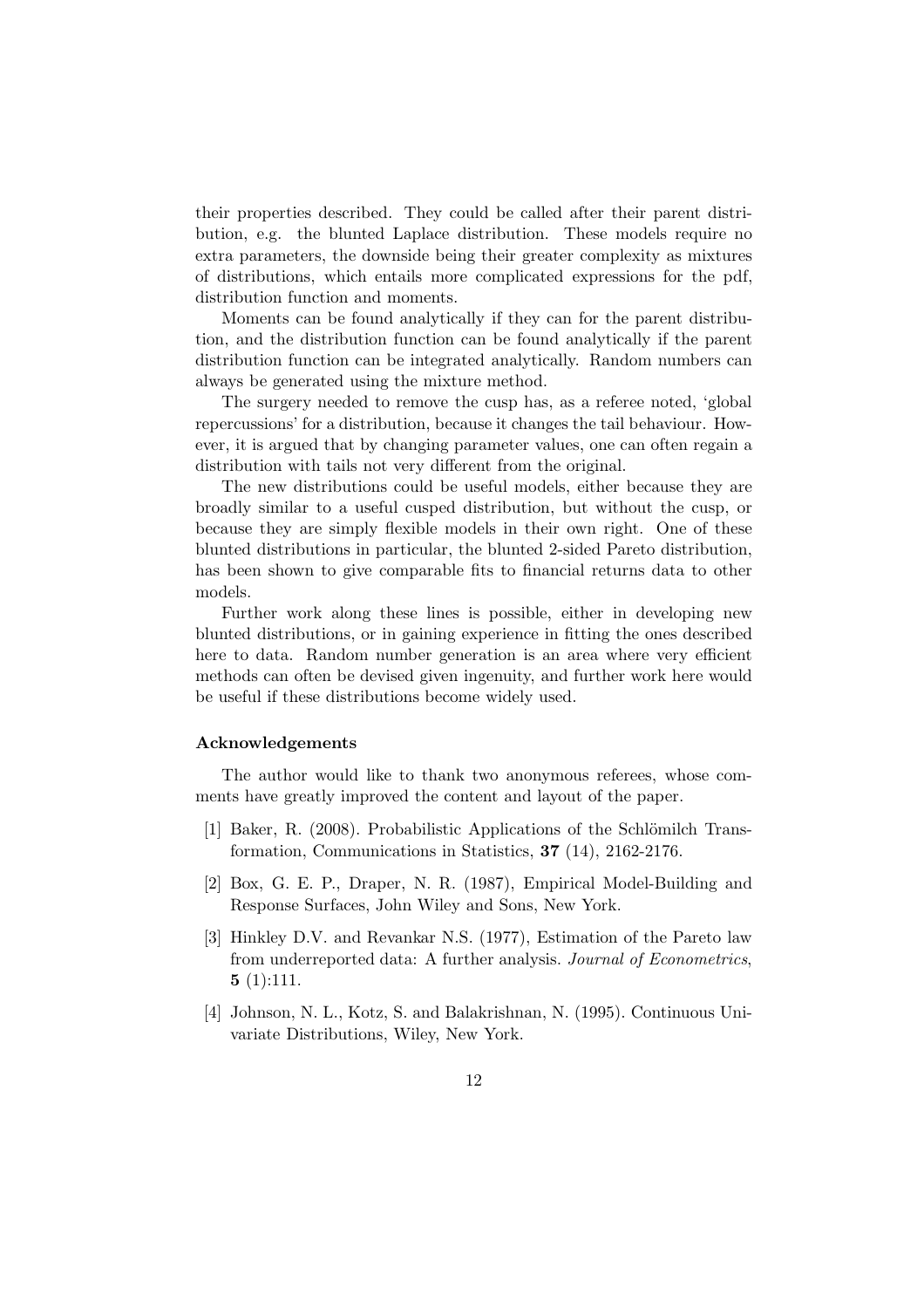- [5] Jones M. C. (2010). Distributions generated by transformation of scale using an extended Cauchy-Schlömilch transformation,  $Sankhy\bar{a}$ , 72 (2), 359-375.
- [6] Jones, M. C. (2014). Generating distributions by transformation of scale. Statistica Sinica, 24 (2),749-771.
- [7] Kotz, S. and van Dorp, J. R. (2004). Beyond Beta: Other Continuous Families of Distributions with Bounded Support and Applications, World Scientific, Singapore.
- [8] Rubio, F. J. https://sites.google.com/site/fjavierrubio67/ resources/mollifiedtwopiecedistributions
- [9] Rubio, F. J. and Steel M. F. J. (2015). Bayesian modelling of skewness and kurtosis with two-piece scale and shape distributions, Electronic Journal of Statistics 9, 1884-1912.
- [10] Subbotin, M.T. (1923). On the law of frequency of error. Matemat. Sbornik 31, 296-301.
- [11] Van Dorp, J R. and Kotz, S. (2002). The standard two-sided power distribution and its properties: with applications to financial engineering, American Statistician, 56, 90-99.
- [12] Zhu, D. and Galbraith, J. W. (2010). A generalized asymmetric Student-t distribution with application to financial econometrics, Journal of Econometrics, 157, 297-305.
- [13] Zhu, D. and Galbraith, J. W. (2011). Modeling and forecasting expected shortfall with the generalized asymmetric Student-t and asymmetric power distributions, Journal of Empirical Finance, 18, 765-778.

Figures and tables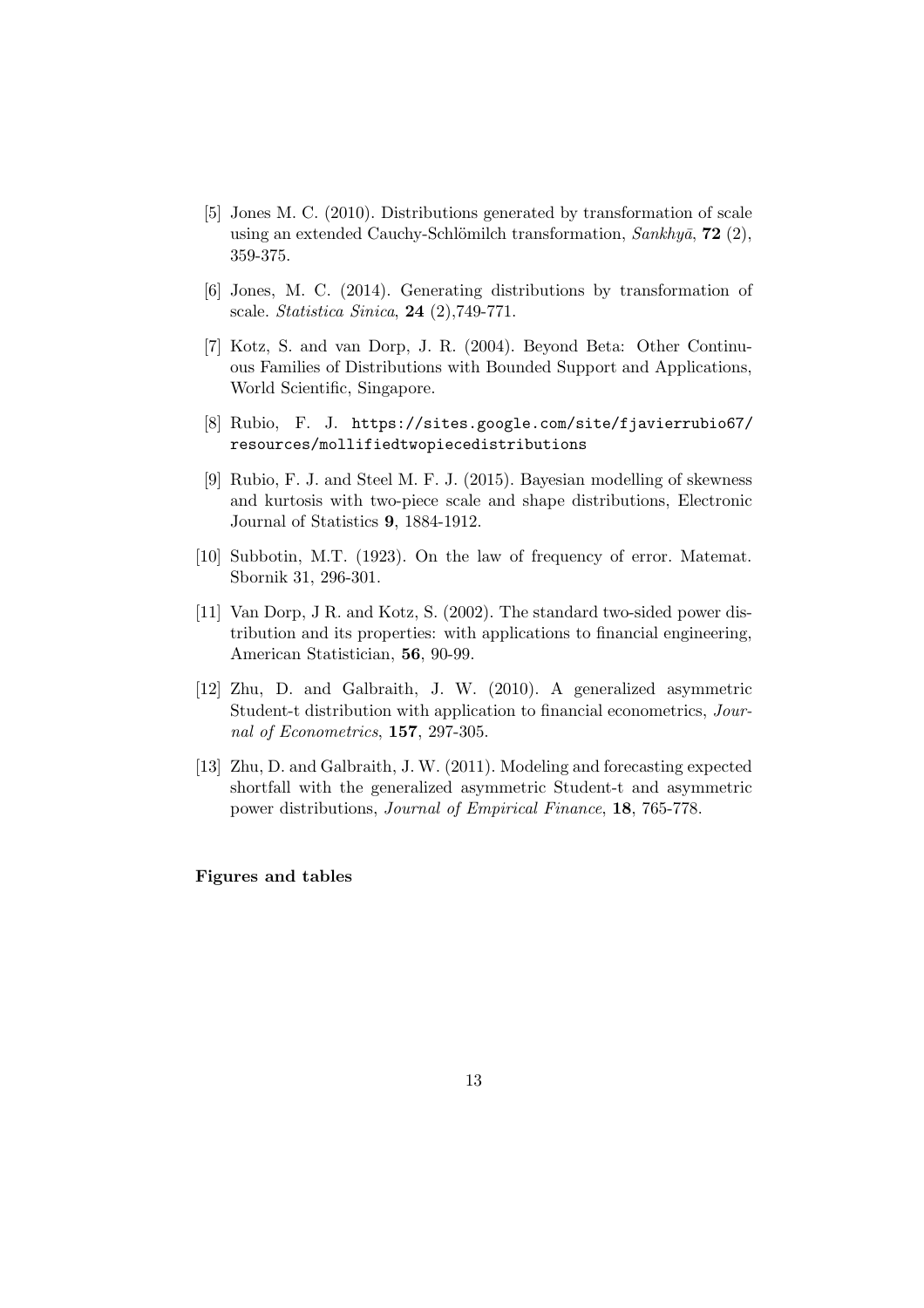

Figure 1: The asymmetric Laplace distribution ( $\kappa = 1.5, m = 0, \lambda = 1$ ) and its 'blunted' analogue.



Figure 2: The asymmetric Laplace distribution ( $\kappa = 1.5, m = 0, \lambda = 1$ ) and its 'blunted' analogue with  $\lambda$  increased to 1.367 to equalize variances.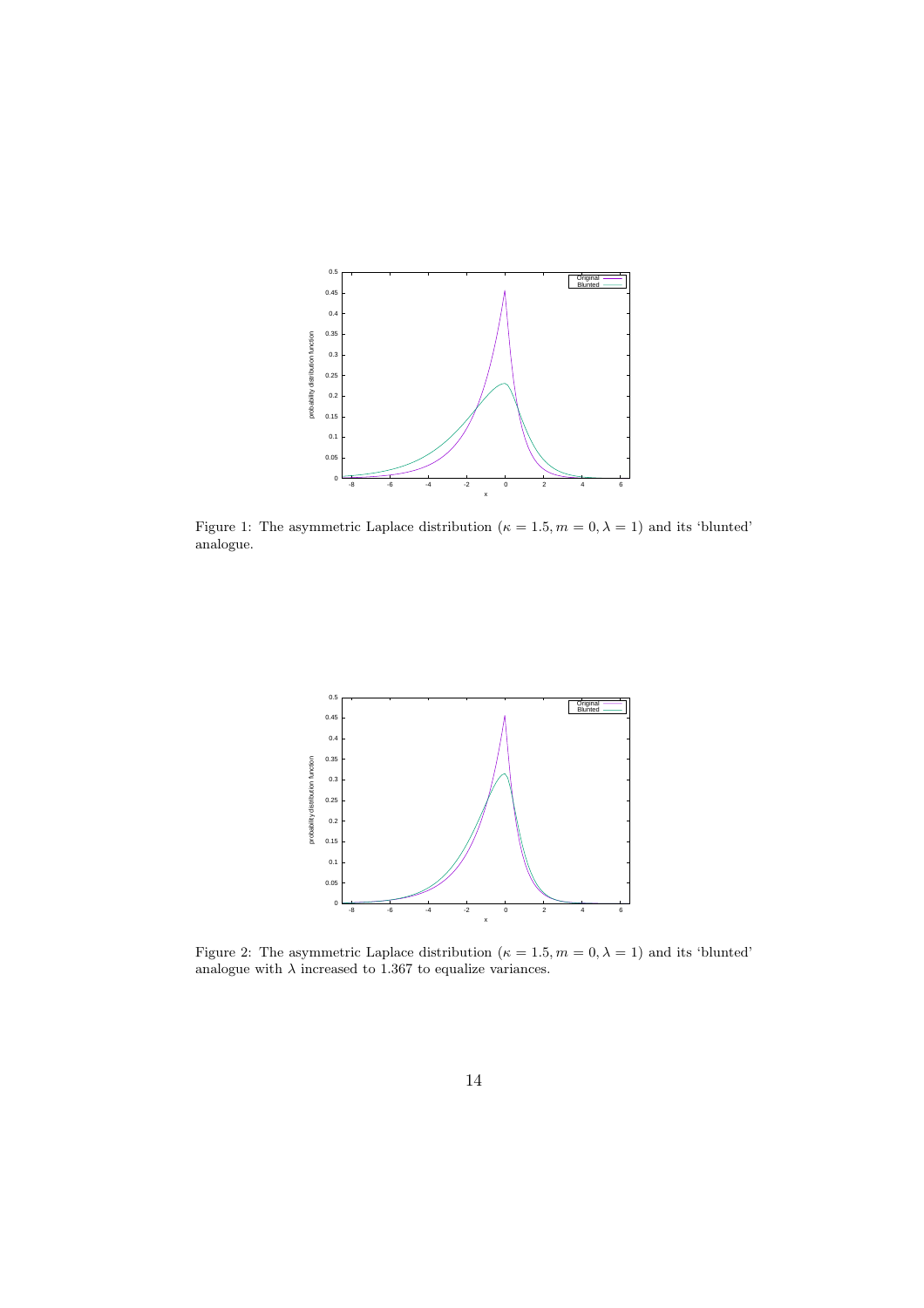

Figure 3: The two-sided power-law distribution  $(a = 0.3, b = 5)$  and its 'blunted' analogue.



Figure 4: The two-sided asymmetric Pareto distribution  $(a = 1, b = 3, \beta = 3, m = 0)$  and its 'blunted' analogue.